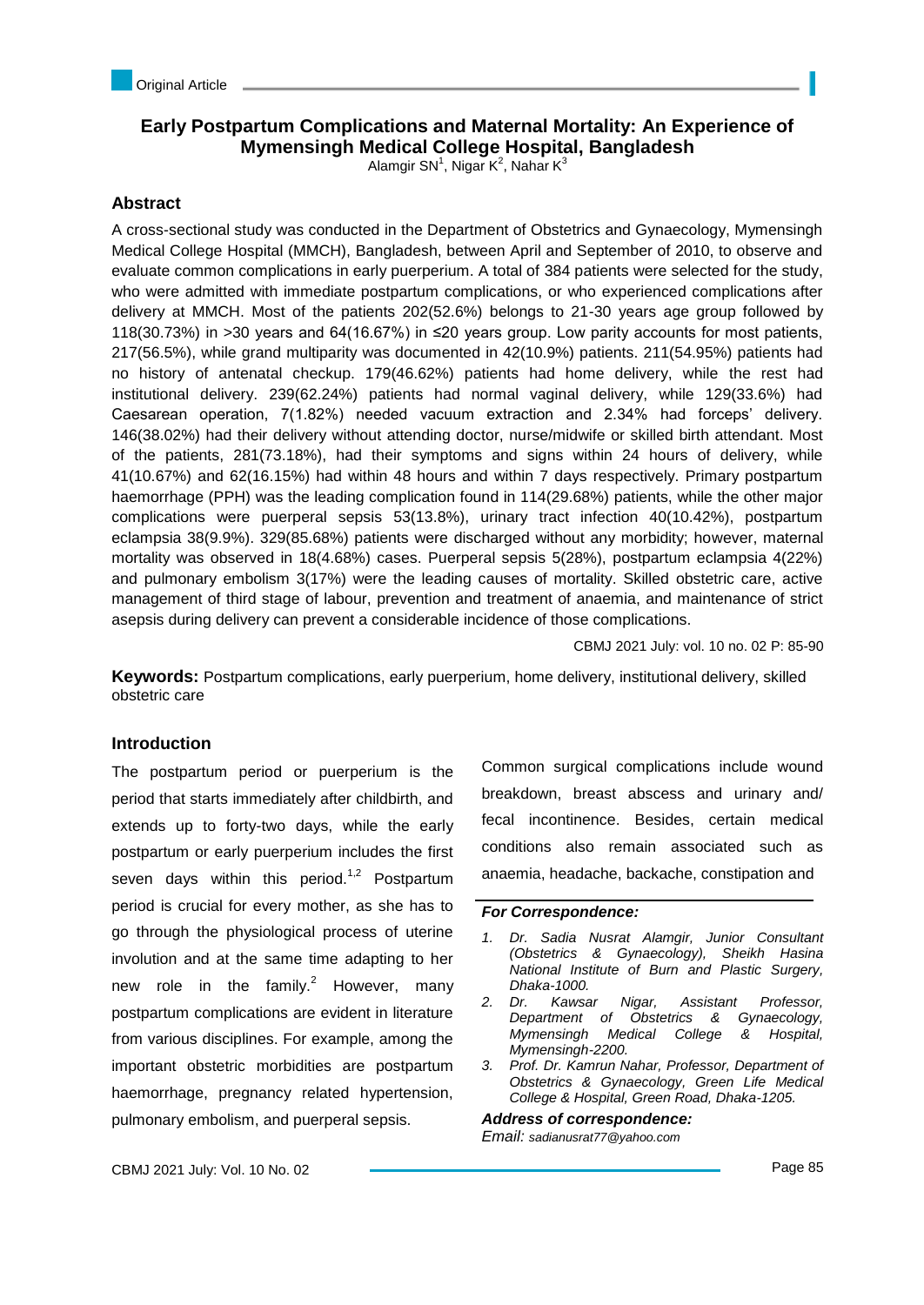

sexual problems. Puerperal psychosis is also reported. From public health and social science aspects, health seeking behaviour and access to postpartum care have become research interests to many. $3-13$ 

Complications occurring early in the puerperium are important to the future reproductive performance of an individual. $9,12,14$  There is an increased risk of morbidities and mortalities due to delay in identifications of the problems and lack of adequate and appropriate treatment at the medical facility especially in the rural settings.<sup>4,6,7,15</sup> Hence, evaluation and prompt diagnosis of the common puerperal complications along with the identification of risk factors in the early puerperium play important roles in planning of preventive measures as well as facilitate life saving measures in the health facilities of the country.4,16 Overall, those data and taken measures help to initiate and maintain a better obstetric care and reduce unacceptably high maternal morbidities and mortalities. Under the circumstances, we proposed this study to evaluate the incidence of early postpartum complications and maternal morbidities and mortalities in a tertiary level hospital in our country.

### **Methods**

This cross-sectional, observational study was conducted in the Department of Obstetrics & Gynaecology, Mymensingh Medical College Hospital (MMCH), Bangladesh, which is a tertiary level health facility in the country. The study was done between April and September of 2010. A total of 384 patients were selected for the study, who were admitted with immediate postpartum complications, or who experienced complications after delivery at MMCH and the complications

occurred in early puerperium.

#### *Inclusion criteria:*

- 1. Patients having history of delivery through vaginal or instrumental delivery or by Caesarian section operation within last 7 days;
- 2. Patients who were admitted with immediate postpartum complications;
- 3. Patients who experienced complications after delivery at home, private clinics, or govt. hospitals (primary, secondary or tertiary levels).

#### *Exclusion criteria:*

- 1. Postpartum complications associated with other medical disorders like diabetes mellitus, heart disease, thyroid disease;
- 2. Patients declined to participate in the study.

Data collection was done after taking written informed consent. Initial evaluation of all patients done by history taking and clinical examination was recorded in the preformed data collection sheet. Demographic profile such as age, parity, place and mode of delivery, antenatal checkup, initiation of symptoms and signs were collected through a patient data sheet and prospectively observed. Data on different types of early postpartum complications as well as risk factors of common postpartum complications were identified. Besides, maternal outcomes were observed. Data were compiled, presented through tables expressed in frequencies with percentage and pie charts having percentages. This study was approved by the Ethical Review Committee of Mymensingh Medical College, Mymensingh, Bangladesh.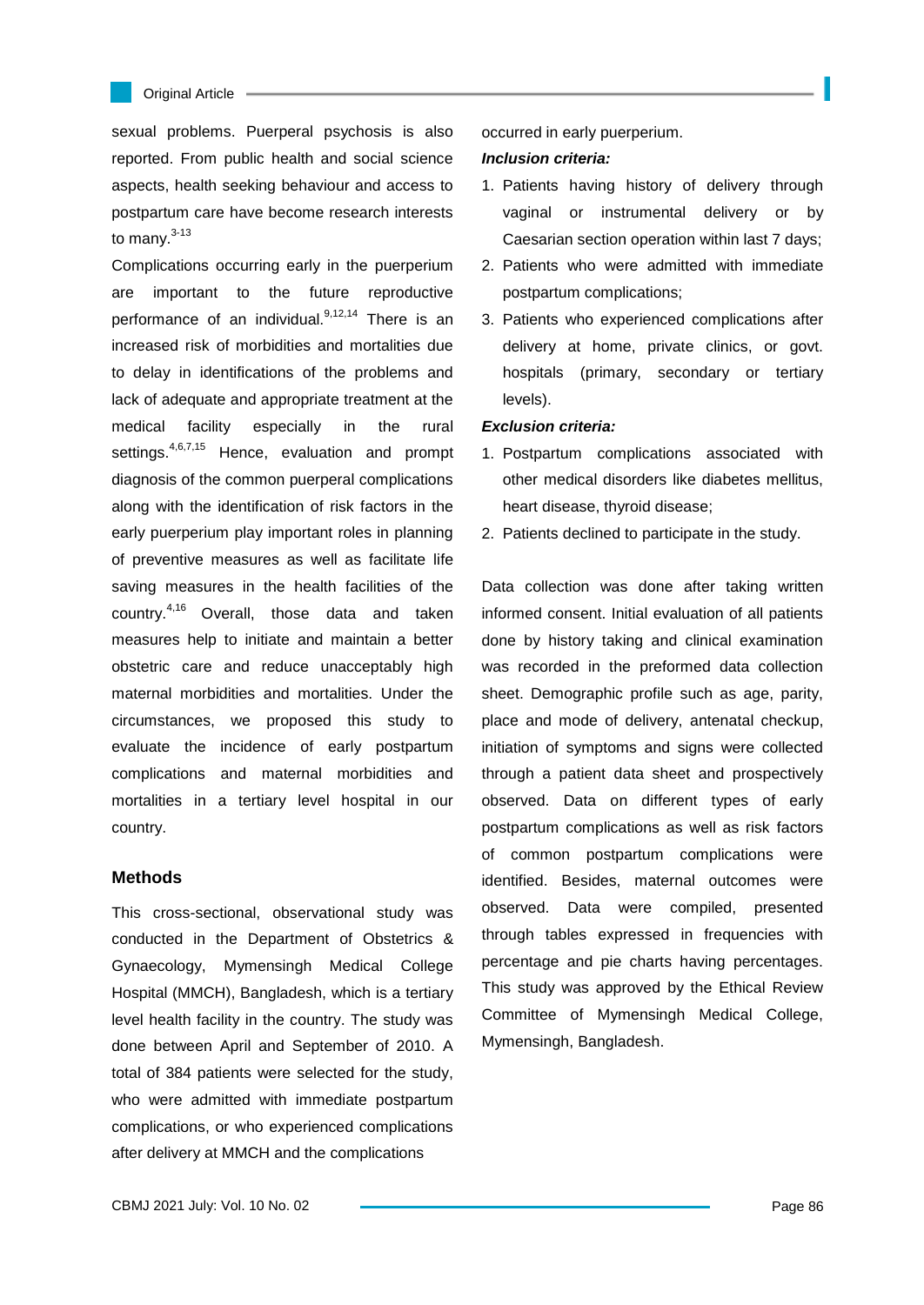## **Results**

Table-I shows that most of the patients 202(52.6%) belongs to 21-30 years age group followed by 118(30.73%) in >30 years and 64(16.67%) in ≤20 years group. Low parity accounts for most patients 217(56.5%), while grand multiparity was documented in 42(10.9%) patients. Only 52(13.54%) patients had regular antenatal checkup, while majority 211(54.95%) had no history of antenatal checkup. 179(46.62%) patients had home delivery, while the rest had institutional delivery. 239(62.24%) patients had normal vaginal delivery, while 129(33.6%) had Caesarean section operation, 7(1.82%) needed vacuum extraction and 2.34% had forceps' delivery (Table-I). 146(38.02%) had their delivery without attending doctor, nurse/midwife or skilled birth attendant. Most of the patients, 281(73.18%), had their symptoms and signs within 24 hours of delivery, while 41(10.67%) and 62(16.15%) had within 48 hours and within 7 days respectively (Table-I). Primary postpartum haemorrhage (PPH) was the leading complication found in 114(29.68%) patients, while the other major complications were puerperal sepsis 53(13.8%), urinary tract infection 40(10.42%), postpartum eclampsia 38(9.9%) (Table-II). The most common risk factor identified for PPH was retained placenta 39(34.21%) and prolonged labour 24(21.05%) (Table-III). Among the risk factors of puerperal sepsis, premature rupture of membranes 17(32.06%), prolonged labour 10(18.87%) and anaemia 9(16.98%) were the most common (Table-IV). 329(85.68%) patients were discharged without any morbidity, and 37(9.64%) with some morbidities. However, maternal mortality was observed in 18(4.68%) cases (Table-V). Among the causes of death puerperal sepsis was leading 5(28%), followed by postpartum eclampsia 4(22%) and pulmonary embolism 3(17%) (Fig. 1).

**Table-I: Demographic characteristics of the patients (n=384)**

| <b>Variables</b>                                | Number of<br><b>Patients</b> | Percentage |  |  |  |
|-------------------------------------------------|------------------------------|------------|--|--|--|
| Age group                                       |                              |            |  |  |  |
| $\leq 20$ years                                 | 64                           | 16.67      |  |  |  |
| $21-30$ years                                   | 202                          | 52.6       |  |  |  |
| > 30 years                                      | 118                          | 30.73      |  |  |  |
| <b>Parity</b>                                   |                              |            |  |  |  |
| $1 - 2$                                         | 217                          | 56.5       |  |  |  |
| $3-5$                                           | 125                          | 32.6       |  |  |  |
| > 5<br>42<br>10.9<br>Antenatal check up         |                              |            |  |  |  |
| Regular                                         | 52                           | 13.54      |  |  |  |
| Irregular                                       | 121                          | 31.51      |  |  |  |
| No check up                                     | 211                          | 54.95      |  |  |  |
| Place of delivery                               |                              |            |  |  |  |
| Home                                            | 179                          | 46.62      |  |  |  |
| Upazila Health Complex                          | 75                           | 19.53      |  |  |  |
| District Hospital                               | 59                           | 15.36      |  |  |  |
| Private Clinic                                  | 17                           | 4.43       |  |  |  |
| <b>MMCH</b>                                     | 43                           | 11.2       |  |  |  |
| <b>BRAC</b><br>Others<br>e.g.,                  | 11                           | 2.86       |  |  |  |
| Mode of delivery                                |                              |            |  |  |  |
| Vaginal                                         | 239                          | 62.24      |  |  |  |
| <b>Caesarean Section</b>                        | 129                          | 33.6       |  |  |  |
| Vacuum extraction                               | 7                            | 1.82       |  |  |  |
| Forceps' delivery                               | 9                            | 2.34       |  |  |  |
| <b>Attendant during delivery</b>                |                              |            |  |  |  |
| Doctor                                          | 58                           | 15.11      |  |  |  |
| Nurse/midwife                                   | 73                           | 19.01      |  |  |  |
| <b>Skilled Birth Attendant</b>                  | 107                          | 27.86      |  |  |  |
| Others                                          | 146                          | 38.02      |  |  |  |
| Time interval between complication and delivery |                              |            |  |  |  |
| Within 24 hours                                 | 281                          | 73.18      |  |  |  |
| Within 48 hours                                 | 41                           | 10.67      |  |  |  |
| Within 7 days                                   | 62                           | 16.15      |  |  |  |

**Table-II: Distribution of the patients of postpartum complications (n=384)**

| <b>Complications</b>           | Number of<br><b>Patients</b> | Percentage |
|--------------------------------|------------------------------|------------|
| Primary PPH                    | 114                          | 29.68      |
| Secondary PPH                  | 31                           | 8.07       |
| <b>Retained Placenta</b>       | 25                           | 6.51       |
| Postpartum Eclampsia           | 38                           | 9.9        |
| <b>Puerperal Sepsis</b>        | 53                           | 13.8       |
| <b>Cervical Tear</b>           | 12                           | 3.13       |
| <b>Perineal Tear</b>           | 15                           | 3.91       |
| <b>Urinary Tract Infection</b> | 40                           | 10.42      |
| Vulval Haematoma               | 14                           | 3.65       |
| Wound Infection                | 10                           | 2.6        |
| <b>Pulmonary Embolism</b>      | 1                            | 0,26       |
| <b>Puerperal Psychosis</b>     | 4                            | 1.04       |
| Acute Inversion of Uterus      | 1                            | 0.26       |
| <b>Obstetric Shock</b>         | 26                           | 6.77       |
| Total                          | 384                          | 100        |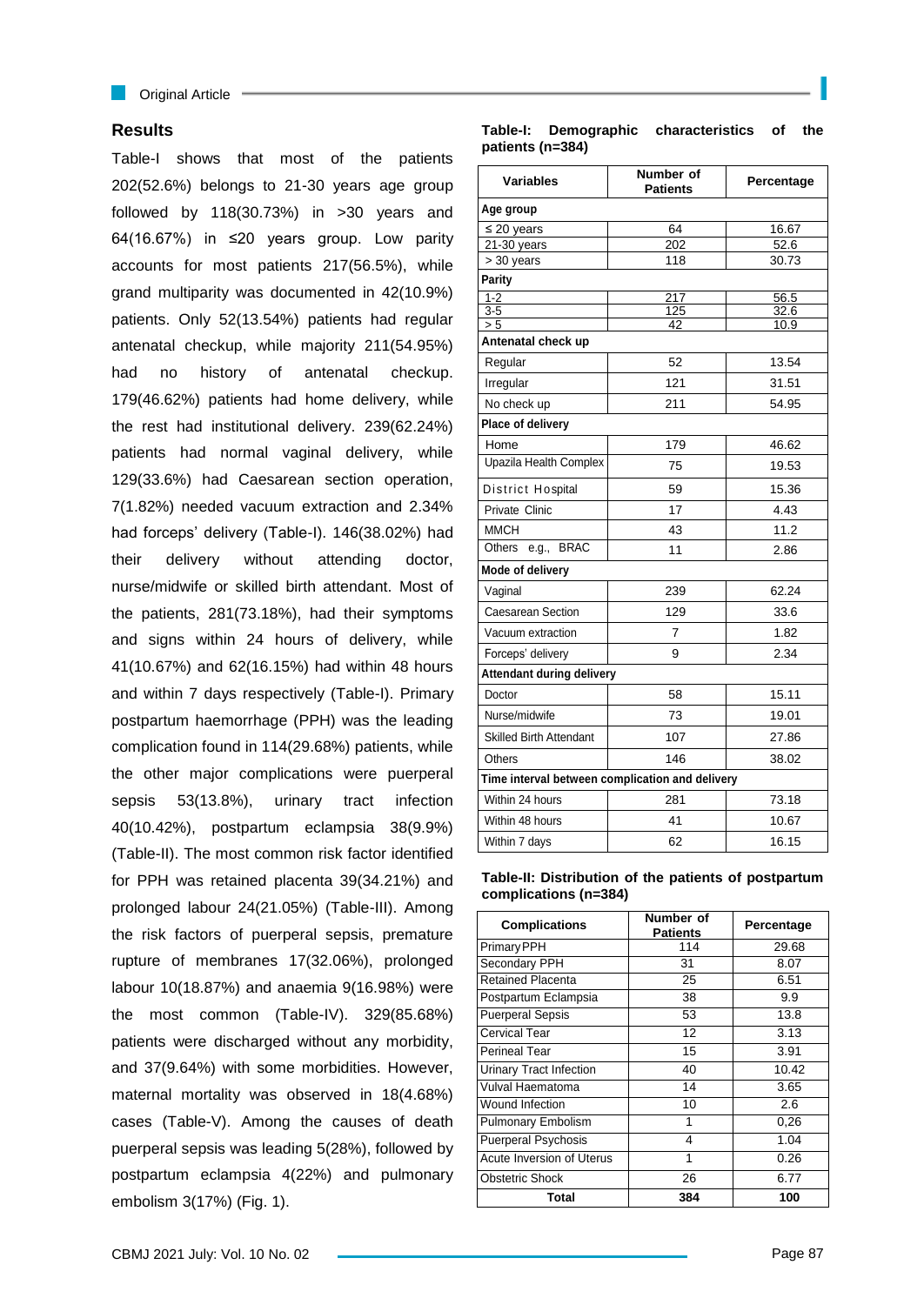| <b>Risk factors</b>                             | Number of<br>patients | Percentage |
|-------------------------------------------------|-----------------------|------------|
| Retained bits of placenta                       | 39                    | 34.21      |
| Prolonged Labour                                | 24                    | 21.05      |
| Antepartum Haemorhage                           | 12                    | 10.53      |
| Anaemia                                         | 06                    | 5.26       |
| Multiple Pregnancy                              | 05                    | 4.39       |
| Grand multiparity                               | 12                    | 10.53      |
| Pre-eclampsia/eclampsia                         | 06                    | 5.26       |
| Polyhydramnios                                  | 03                    | 2.63       |
| Previous PPH                                    | 02                    | 1.75       |
| Operative Vaginal Delivery                      | 01                    | 0.88       |
| Vaginal birth after<br>Caesarean section (VBAC) | 04                    | 3.51       |
| Total                                           | 114                   | 100        |

**Table-III: Risk factors of primary postpartum haemorrhage (n=114)**

| <b>Risk factors</b>                           | <b>Number of</b><br>patients | Percentage |
|-----------------------------------------------|------------------------------|------------|
| Premature rupture of<br>membranes             | 17                           | 32.09      |
| Prolonged labour                              | 10                           | 18.87      |
| Frequent vaginal examination<br>during labour | 08                           | 15.09      |
| Chorioamnionitis                              | 05                           | 9.43       |
| Retained bits of placenta                     | 04                           | 7.54       |
| Anaemia                                       | 09                           | 16.98      |
| Total                                         | 53                           | 100        |

**Table-IV: Risk factors of puerperal sepsis (n=53)**

| Outcome                                 | Number of<br>patients | Percentage |
|-----------------------------------------|-----------------------|------------|
| Discharged without any<br>morbidity     | 329                   | 85.68      |
| Discharged with continuing<br>morbidity | 37                    | 9.64       |
| Mortality                               | 18                    | 4.68       |
| Total                                   | 384                   | 100        |

**Table-V: Outcomes of the patients (n=384)**



**Fig. 1: Causes of maternal mortality (n=18)**

## **Discussion**

In the present study, most of the patients 202(52.6%) belongs to 21-30 years age group followed by 118(30.73%) in >30 years and 64(16.67%) in ≤20 years group. Low parity accounts for most patients 217(56.5%), while grand multiparity was documented 42(10.9%) patients. Similar findings were reported in some other studies done in the similar category of tertiary level teaching hospitals around the country.14,17-21 The most common early puerperal complication in this study was primary postpartum haemorrhage (29.68%). This is the most important puerperal complication that leads to a huge number of maternal deaths across the globe. $9-11,13$  Hence, measures must be taken during delivery to ensure complete delivery of placenta and its membranes.<sup>2</sup> Secondary postpartum hemorrhage was also not an uncommon complication, as reported in 8.07% cases. However, most of those patients were managed conservatively after thorough clinical evaluation. Similar observations were reported by several studies.<sup>9,17-19</sup>

Factors related to postpartum hemorrhage were retained bits of placenta, prolonged labour, antepartum haemorrhage (APH), anaemia, multiple pregnancies, grand multiparity, previous history of PPH and more. Those were also reported by the studies done in our country as well as abroad. $8-11,13,17-21$ 

Antenatal check-up may anticipate risks for postpartum complications, and it is a must for every patient. It helps in supporting positive health of the mother and the fetus and reduces both maternal and fetal morbidities and mortalities. In our study, 54.95% had no history of antenatal checkup. Similar findings were reported in some previous studies in the country.<sup>4,14,15,18</sup>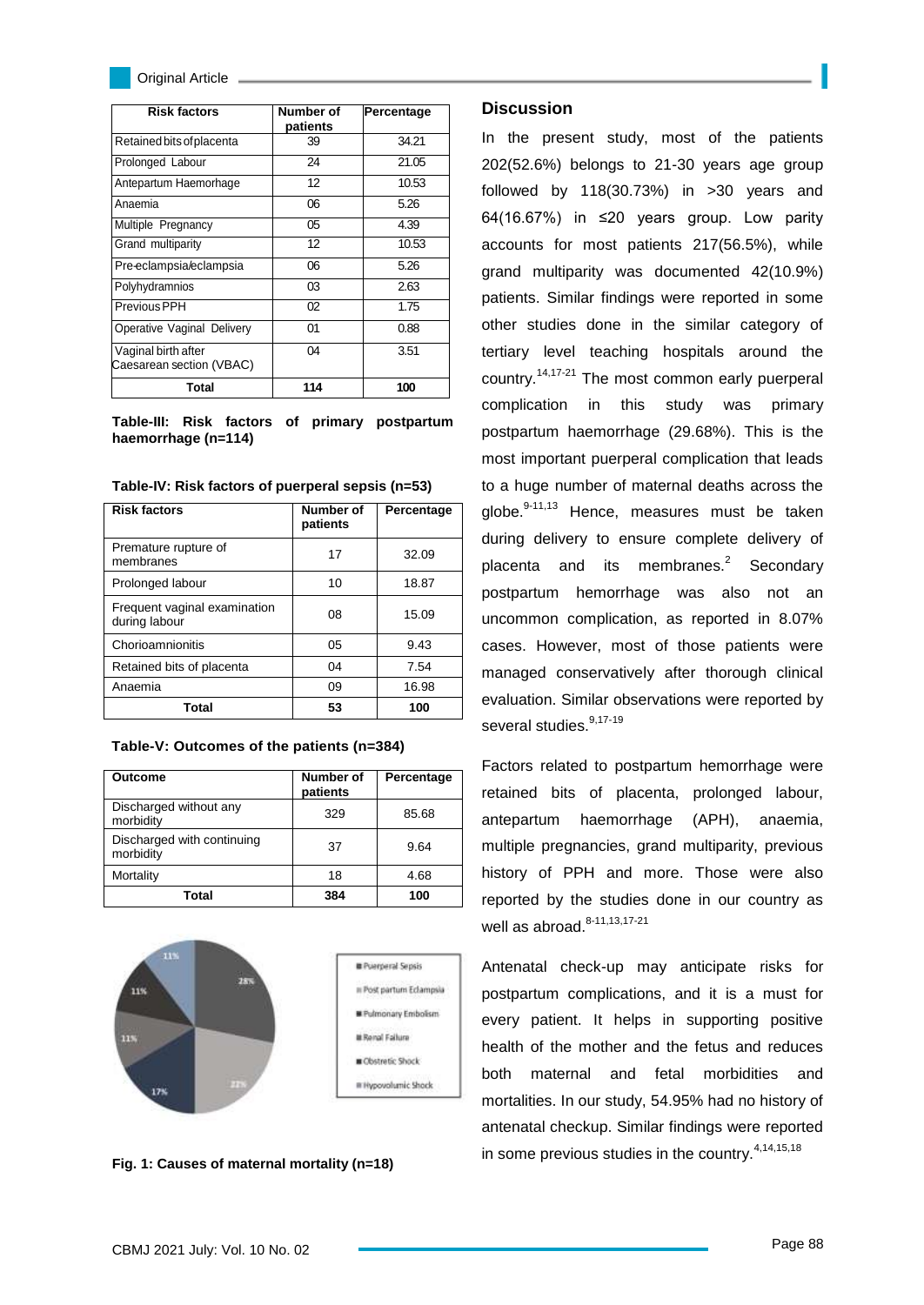L

In Bangladesh, 16,000 women die due to delivery related causes each year, and the lifetime risk of maternal death is 1 in 64. Almost all women give birth at home without a skilled provider  $(87%)$ .<sup>18</sup> In this context, there are a variety of social and economic barriers that inhibit care seeking outside the home and increase the risk for obstetric complications.<sup>4</sup> Similar findings were reported by other researchers from Bangladesh.<sup>4,6,7,17-21</sup> Our results are also in congruence with those studies, as we found that 46.62% had home delivery and 38.02% had their delivery without attending doctor, nurse/midwife or skilled birth attendant.

In the present study, 85.68% of the patients were discharged without any further morbidity. However, maternal mortality was observed in 4.68% patients. A range of maternal mortalities have been reported for decades in our country due to postpartum complications.<sup>6,7,14,15,17-21</sup> Although the 'safe motherhood' initiative has been given priority in recent years, maternal morbidity and mortality remains a major public health concern in most developing countries and Bangladesh is not an exception to that.  $16,18$ 

## **Conclusion**

The postpartum period covers a critical transitional time for a woman, her newborn and her family, on a physiological, emotional and social level. Our data suggest that primary postpartum haemorrhage (PPH), puerperal sepsis, urinary tract infection (UTI) and postpartum eclampsia are the most common early puerperal complications in our series. A significant percentage of maternal mortality is also evident, even after being treated in a tertiary level facility. Skilled obstetric care, active management of third stage of labour, prevention and treatment of anaemia, and

maintenance of strict asepsis during delivery can prevent a considerable incidence of those complications as well as subsequent mortality.

#### *References*

- *1. Konar H. Normal Puerperium. In: DC Dutta's Textbook of Obstetrics: Including Perinatology and Contraception. 8th ed. New Delhi: Jaypee Brothers; 2016.*
- *2. Romano M, Cacciatore A, Giordano R, La Rosa B. Postpartum period: three distinct but continuous phases. J Prenat Med. 2010;4(2):22-25.*
- *3. Dare FO, Bako AU, Ezechi OC. Puerperal sepsis: a preventable post-partum complication. Trop Doct. 1998;28(2):92-5.*
- *4. Afsana K, Rashid SF. The challenges of meeting rural Bangladeshi women's needs in delivery care. Reprod Health Matters. 2001;9(18):79-89.*
- *5. Paul L, Chellan R. Post-delivery complications and treatment-seeking behaviour: scenario among women in India. Social Change. 2007;37(1):31-49.*
- *6. Khan AR, Jahan FA, Begum SF. Maternal mortality in rural Bangladesh: the Jamalpur District. Stud Fam Plann. 1986;17(1):7-12.*
- *7. Alauddin M. Maternal mortality in rural Bangladesh: the Tangail District. Stud Fam Plann. 1986;17(1):13-21.*
- *8. Zainur RZ, Loh KY. "Postpartum morbidity – what we can do". Med J Malaysia. 2006;61(5):651-6.*
- *9. Simoes E, Kunz S, Bosing-Schwenkglenks M, Schmahl FW. Association between method of delivery, puerperal complication rate and po*
- *10. Magann EF, Evans S, Hutchinson M, Collins R, Howard BC, Morrison JC. Postpartum hemorrhage after vaginal birth: an analysis of risk factors. South Med J. 2005;98(4):419-22.*
- *11. Magann EF, Evans S, Hutchinson M, Collins R, Lanneau G, Morrison JC. Postpartum hemorrhage after cesarean delivery: an analysis of risk factors. South Med J. 2005;98(7):681-5.*
- *12. Brubaker L. Postpartum urinary incontinence. BMJ. 2002;324(7348):1227-8.*